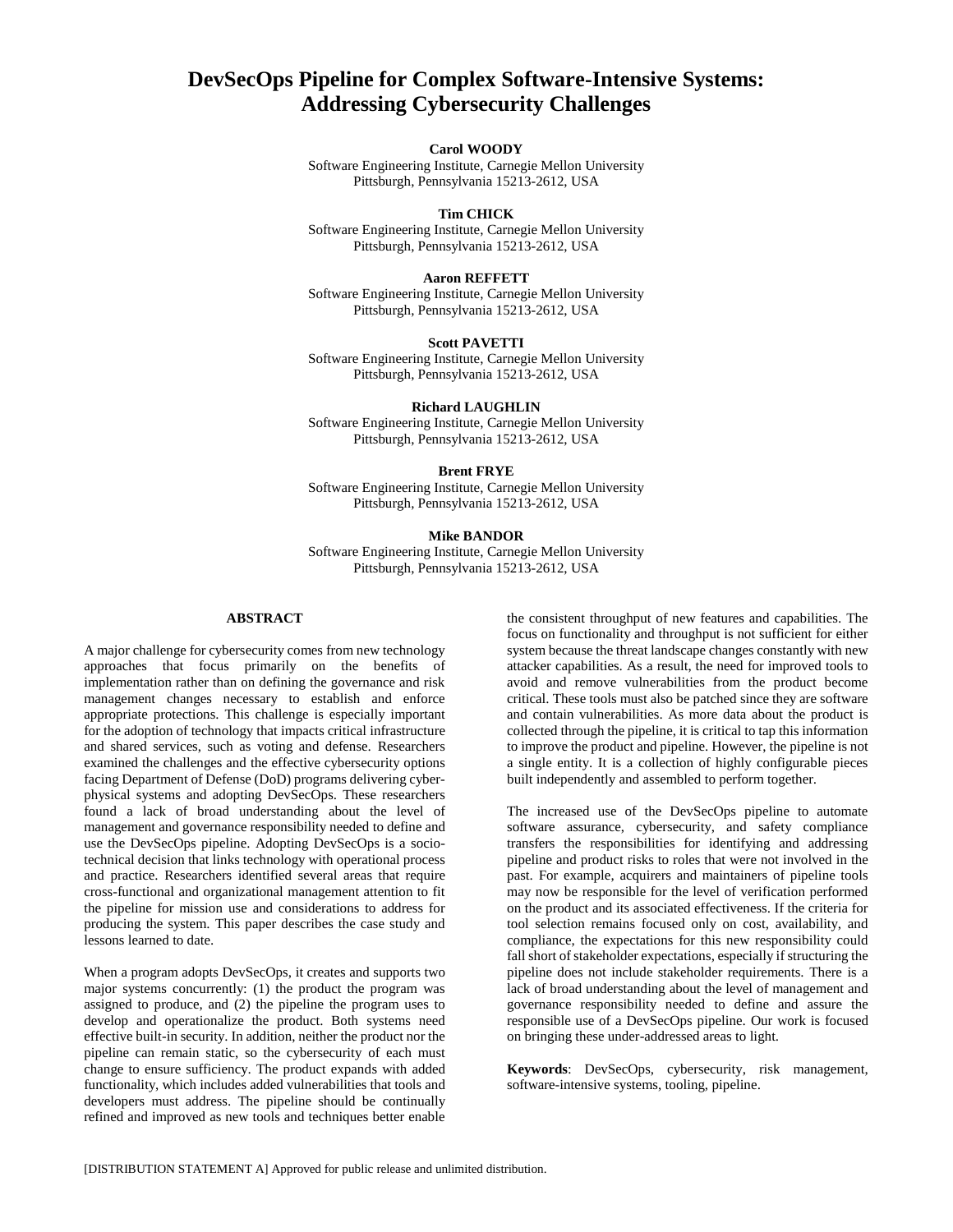## **1. WHY IS ADOPTION OF DEVSECOPS SO COMPLEX?**

By definition, a system is "a regularly interacting or interdependent group of items forming a unified whole" [1]. Thus, DevSecOps is a system. DevSecOps also has the characteristics of a socio-technical system [2]. Because DevSecOps is composed of people, processes, and computer technology that are "designed to collect, process, store, and distribute information" [3], it is a computer information system. So, it is no different from any other IT system that supports a complex business or a critical mission. If we add to this definition that a DevSecOps pipeline is composed of independently developed, independently maintained, likely physically and logically distributed, task-dedicated, interoperable components, then we can affirm that a DevSecOps pipeline is a complex sociotechnical computer information system. When a program adopts DevSecOps, it creates and supports two major systems concurrently: (1) the product the program was assigned to produce and (2) the pipeline the program uses to develop and operationalize the product. Both of these systems need effective built-in security. Figure 1 depicts the software factory pipeline that is used for product development integrated with the pipeline tools and infrastructure; both pipelines must have integrated security to ensure good cybersecurity.



*Figure 1: Pipelines with Integrated Security*

In addition, neither the product nor the pipeline can remain static, so the cybersecurity of each must evolve to ensure sufficiency. The product expands its functionality, which includes adding vulnerabilities that tools and developers must address. The pipeline should continue to be refined and improved as new tools and techniques better enable consistent throughput of new features and capabilities. The focus on functionality and throughput is not sufficient for either system because the threat landscape is changing constantly with new attacker capabilities. As a result, the need for improved tools to avoid and remove vulnerabilities from the product becomes critical. These tools must also be patched since they are software and contain vulnerabilities. As more data about the product is collected through the pipeline, it is critical to tap this information to improve the product and pipeline. However, the pipeline is not a single entity. It is a collection of highly configurable pieces that were built independently and then assembled to perform together.

Traditionally many of these pipeline and development activities are performed without integration. This interdependence carries cybersecurity risk that is not widely recognized. For example, the

 $\overline{a}$ 

development and operational environments may be air gapped in traditional development approaches, which allows the strict separation of roles and responsibilities. However, in a fully integrated pipeline, the same orchestration tool that builds the system for testing purposes could also be used for operational deployments. This approach can increase the risk of an unauthorized change to the production environment or the propagation of a vulnerability. A pipeline is not a system to be built or acquired. It is a personal and organizational mindset that defines processes for rapidly developing, fielding, and operating software and software-based systems. A pipeline should use automation where feasible to achieve the desired throughput of new features and capabilities. Multiple roles must perform various steps independently that, with the support of tools and infrastructure, can be integrated into a completed product. Pipeline capabilities must also be structured and maintained. Figure 2 provides a realistic perspective of what is involved and shows that there are two distinct branches that use the same tools, processes, and activities.

A pipeline is a means for building products that support an organization's mission. Details that define what the technology addresses are prepared by developing business cases and requirements. These cases and requirements are further refined to feed into the pipeline to establish the development cadence, as shown in Figure 2. Tools and infrastructure capabilities are selected that allow designers, architects, developers, testers, verifiers, users, and operators to work together to produce the products needed to meet the mission using the pipeline (following the right branch in Figure 2). In addition, a parallel group of participants implement and support the automation that allows product creators to build and facilitate management oversight (following the left branch in Figure 2). Each of these roles requires specialized technical expertise, and each branch relies on the same tools and processes structured through the pipeline. The pipeline must be structured to allow each participant to access what they need to perform their role, and the processes must be arranged so that the work flows through the pipeline and is handed off from one role to the next smoothly from planning to delivery. This automation is unique to each instance of the pipeline and reflects mandates such as the Risk Management Framework (RMF), <sup>1</sup> which provides for monitoring and controls for the governance and management of technology assets by the organization. Components of the pipeline are tailored for the specific products to be delivered by the pipeline. How the pipeline enforces control gates<sup>2</sup> between each step of the flow and how automation is used are uniquely structured to meet the compliance approval needs and control requirements that the pipeline will enforce. In our research to date, we found no standards or guidance for organizations identifying these unique needs. There is extensive information about the tools available for pipeline support from vendors and open source, but there is very little information about how the pipeline should be effectively managed. We found little to help organizations define the scope of management and governance needed to ensure that a pipeline is secure and that it produces products with the appropriate security built in.

<sup>&</sup>lt;sup>1</sup> RMF is described in NIST Special Publication (SP) 800-37: https://csrc.nist.gov/publications/detail/sp/800-37/rev-2/.

<sup>2</sup> Control gates provide human and automated review to determine when output is ready to move to the next phase [4, p. 22].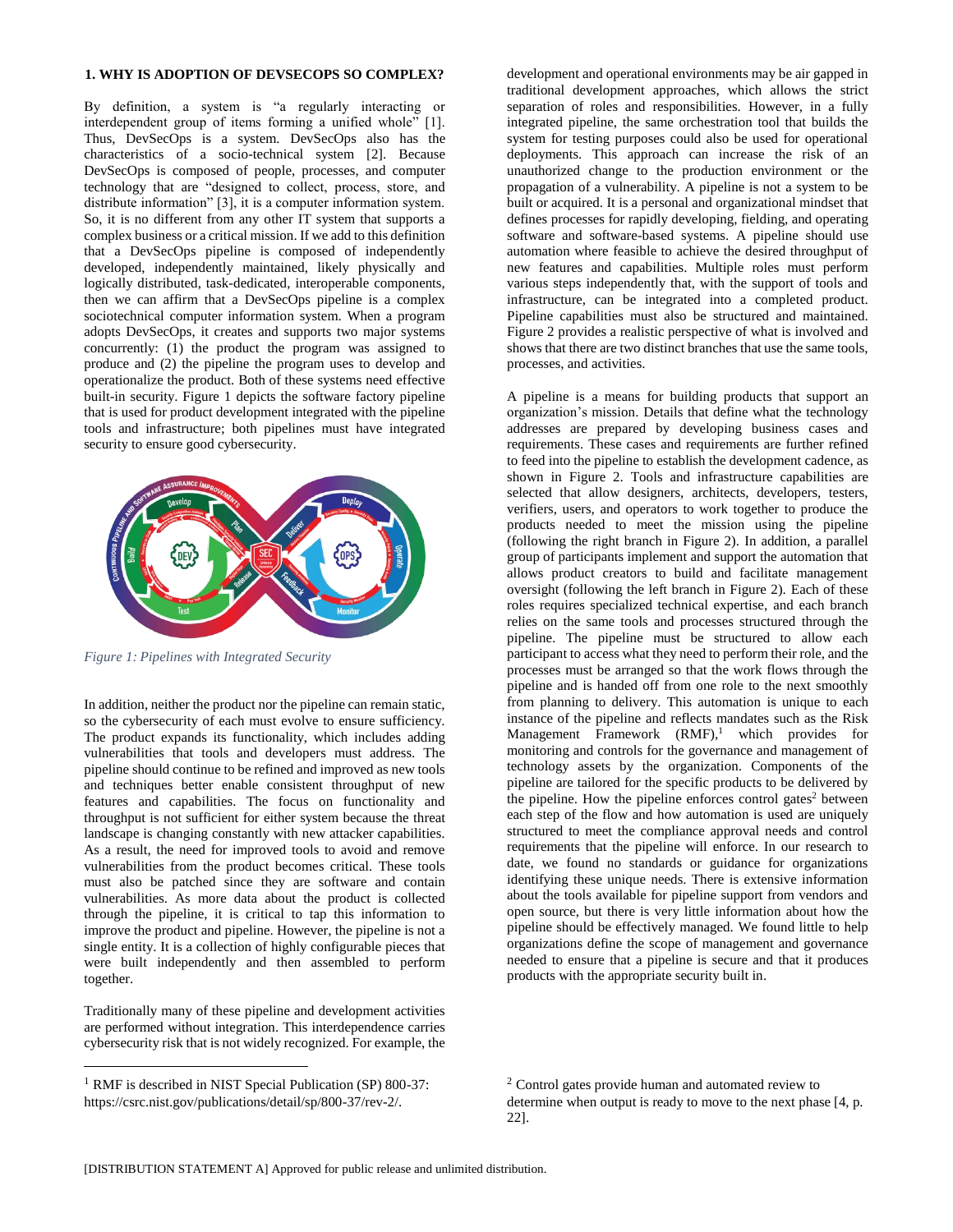

*Figure 2: Integrated Pipeline and Infrastructure*

Consider the current guidance published by the U.S. DoD:

"DoD organizations should define their own processes, choose proper activities, and then select tools suitable for their systems to build software factories and DevSecOps ecosystems." [4]

"The PM [program manager] shall ensure that software teams use iterative and incremental software development methodologies (such as Agile or Lean), and use modern technologies (e.g., DevSecOps pipelines) to achieve automated testing, continuous integration and continuous delivery of user capabilities, frequent user feedback/engagement (at every iteration if possible), security and authorization processes, and continuous runtime monitoring of operational software." [5]

Programs supporting large, complex, software-intensive systems struggle since current guidance fails to provide the necessary details to define and defend a proper balance among features, defensibility, and stability of the pipeline to achieve a program's mission and vision in a cost-effective way. Most guidance paints a picture of a desired technical outcome, but determining such an outcome requires a considerable amount of analysis and interpretation to determine what will work for a specific situation. This analysis and interpretation can result in increased contractor costs and schedule delays. Current guidance does not provide a basis for performing an analysis of alternatives (AoA) to the DevSecOps pipeline tools and processes.

We started by identifying the needed processes, activities, and tools, and then we began evaluating whether each of them was handled with the appropriate security.

## **2. TOOLS MANAGEMENT IS CRITICAL TO PIPELINE MANAGEMENT**

Managing the pipeline has had little definition, but this is a critical area for cybersecurity risk. Table 1 lists the eight tool groups that must be structured to connect roles to capabilities in a pipeline. Each component connects with at least two other pipeline components. (See the #Coupling column in Table 1.) Since the pipeline is a blend of development, security, and operational capabilities, the tool groups are also a blend, reflecting interactions that did not exist in earlier structures of the acquisition and development lifecycle. Each tool type requires specific technical skills that must be drawn from the blended environments and work together in a different process flow.

The administrative resources that structure these mappings control what each participant can see and do. This control goes beyond the typical responsibility of authentication and authorization. The administration structures (1) the actions each tool group can perform and (2) how the interface works. For product development and pipeline administration, roles are defined that guide which tool groups can be used and which individuals are assigned to those roles. Management controls, such as separation of duties, are structured and monitored by these administrative resources.

The pipeline flow should move the following processes security as part of each: plan, develop, build, test, release, deliver, deploy, operate, monitor, and feedback. Unfortunately, limited information is available about how this works. Security considerations can be in the control gates that monitor and control the pipeline flow. To build security into the product, each process step must include actions that incorporate security as outlined in Table 2. However, neither of these actions address security for the pipeline's capabilities. The responsibility for pipeline security must be integrated into the roles and responsibilities of those that administer and support these capabilities, similar to how IT infrastructure is supported. To perform their roles, pipeline administrators should perform the similar processes and use similar tools, but they are applied to different content (i.e., use a pipeline tool instead of product code).

| <b>Process Type</b> | <b>Process</b> | <b>Security Activities</b>         |  |
|---------------------|----------------|------------------------------------|--|
| Dev                 | Plan           | <b>Threat Model</b>                |  |
|                     | Code           | Secure Coding                      |  |
|                     | <b>Build</b>   | SAST, Security as Code             |  |
|                     | <b>Test</b>    | DAST, Pen Test                     |  |
|                     | Release        | Digital Sign                       |  |
| Ops                 | Deliver        | <b>Secure Transfer</b>             |  |
|                     | Deploy         | Security Configuration and<br>Scan |  |
|                     | Operate        | Security Patch and Audit           |  |
|                     | Monitor        | <b>Security Monitor</b>            |  |
|                     | Feedback       | Security Analysis                  |  |

*Table 2: Security for DevSecOps Processes [4]*

We determined that there is a range of processes that can be allocated to various roles. (See Table 3.) Each process focuses on a different component of the pipeline, but all processes are needed to keep the pipeline functioning effectively.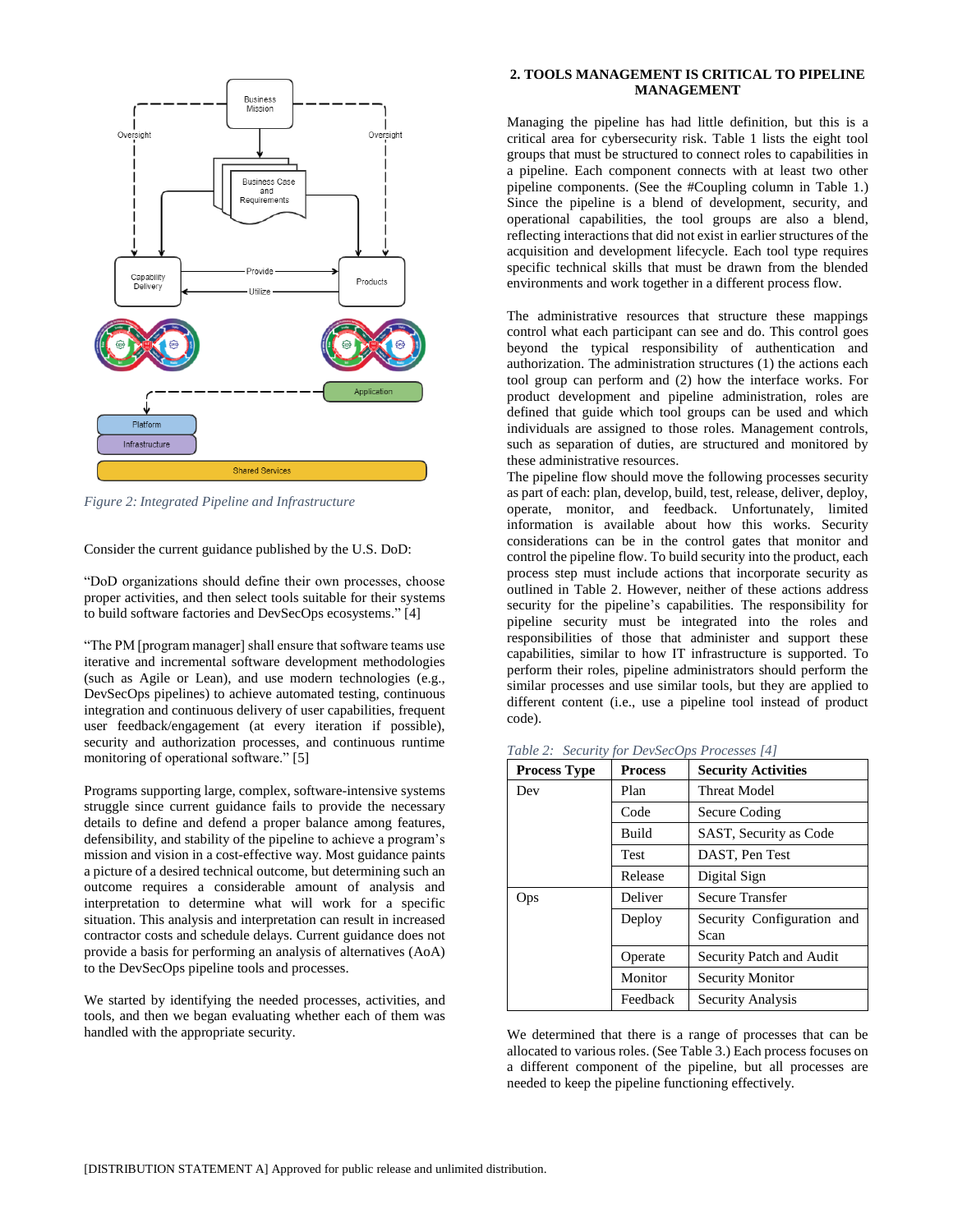## *Table 1: DevOps Tooling*

| <b>Tool Group</b>                   | $\#$ Coupling  | <b>Interface</b>                                                                                                                                                                                 |  |
|-------------------------------------|----------------|--------------------------------------------------------------------------------------------------------------------------------------------------------------------------------------------------|--|
| <b>Issue Tracking System</b>        | 7              | create, modify, delete, read issues where an issue has some schema definition                                                                                                                    |  |
| Code Review System                  | $\overline{2}$ | create review, start review, add source files to review, add comments to review, create issue<br>from review item, resolve issue from review item, close review                                  |  |
| Monitoring System                   | 7              | write message; write metric; display metric; create, modify, delete, read alarm threshold on<br>metric; notify on alarm; show dashboard; process message; extract metric                         |  |
| Integration and Test<br>Environment | 3              | deploy system, tear down system, execute tests, collect test results                                                                                                                             |  |
| Documentation System                | 3              | create, modify, delete document where a document has some schema definition                                                                                                                      |  |
| <b>Build System</b>                 | 6              | execute build; create, modify, delete, read build definition where a build is a collection of<br>steps executed to create artifacts that can be executed                                         |  |
| Source Control System               | 6              | create, modify, delete, read repository; write source files to repository; modify source lines in<br>repository; read repository                                                                 |  |
| <b>Communication System</b>         | 4              | create, modify, delete, read channel; read and write comment to channel where a channel is an<br>interactive conversation of text between human users with machine users making<br>contributions |  |

## *Table 3: Operational Process*

| <b>Operational Process</b> | Component                                                                                                          | Role  |
|----------------------------|--------------------------------------------------------------------------------------------------------------------|-------|
| <b>Add Hardware</b>        | <b>Host System</b>                                                                                                 | infra |
| Code Software              | Source Control System<br><b>Issue Tracking System</b><br>IdAM<br><b>Communication System</b><br>Code Review System | dev   |
| Configure Infrastructure   | <b>Host System</b>                                                                                                 | infra |
| Decommission Hardware      | <b>Host System</b>                                                                                                 | infra |
| Deploy Application         | Any                                                                                                                | ops   |
| Disaster Recovery          | Any                                                                                                                | all   |
| <b>Install Software</b>    | Any                                                                                                                | admin |
| Manage Incidents           | Monitoring System                                                                                                  | admin |
| Manage Users               | <b>IdAM</b> System                                                                                                 | admin |
| Monitor Infrastructure     | Monitoring System                                                                                                  | infra |
| <b>Operate Solutions</b>   | Any                                                                                                                | ops   |
| Patch Infrastructure       | Host System                                                                                                        | infra |
| <b>Patch Software</b>      | Any                                                                                                                | admin |
| Perform Backup             | Any                                                                                                                | admin |
| <b>Review Logs</b>         | Monitoring System                                                                                                  | ops   |
| <b>Test Applications</b>   | Any                                                                                                                | dev   |

Increasingly, infrastructure services and development tool types are the target of attacks. Many of these capabilities are supported by third-party software, including open source software, which come to the organization through the supply chain. Successful software security analysis builds on knowledge about how systems were compromised and which mitigations were successfully deployed. Such attacks on development tools are examples of what can go wrong. Common Attack Pattern Enumeration and Classification (CAPEC)<sup>3</sup> provides a comprehensive dictionary of known attack patterns used by adversaries to exploit known weaknesses in cyber-enabled

 $\overline{a}$ 

capabilities. CAPEC lists attack patterns by Mechanisms of Attack or Domains of Attack. SQL-Injection attacks appear in the Inject Unexpected Items mechanisms category. The Common Weakness Enumeration (CWE)<sup>4</sup> entry for SQL-Injection includes recommended mitigations.

One of the operational activities needed to address vulnerabilities is "patch software." (See Table 3, entry is marked in green.) To perform this activity for the pipeline, first ensure that only authorized resources can perform the process, and then identify the controls needed to monitor performance of the process.

4 https://cwe.mitre.org/

<sup>3</sup> https://capec.mitre.org/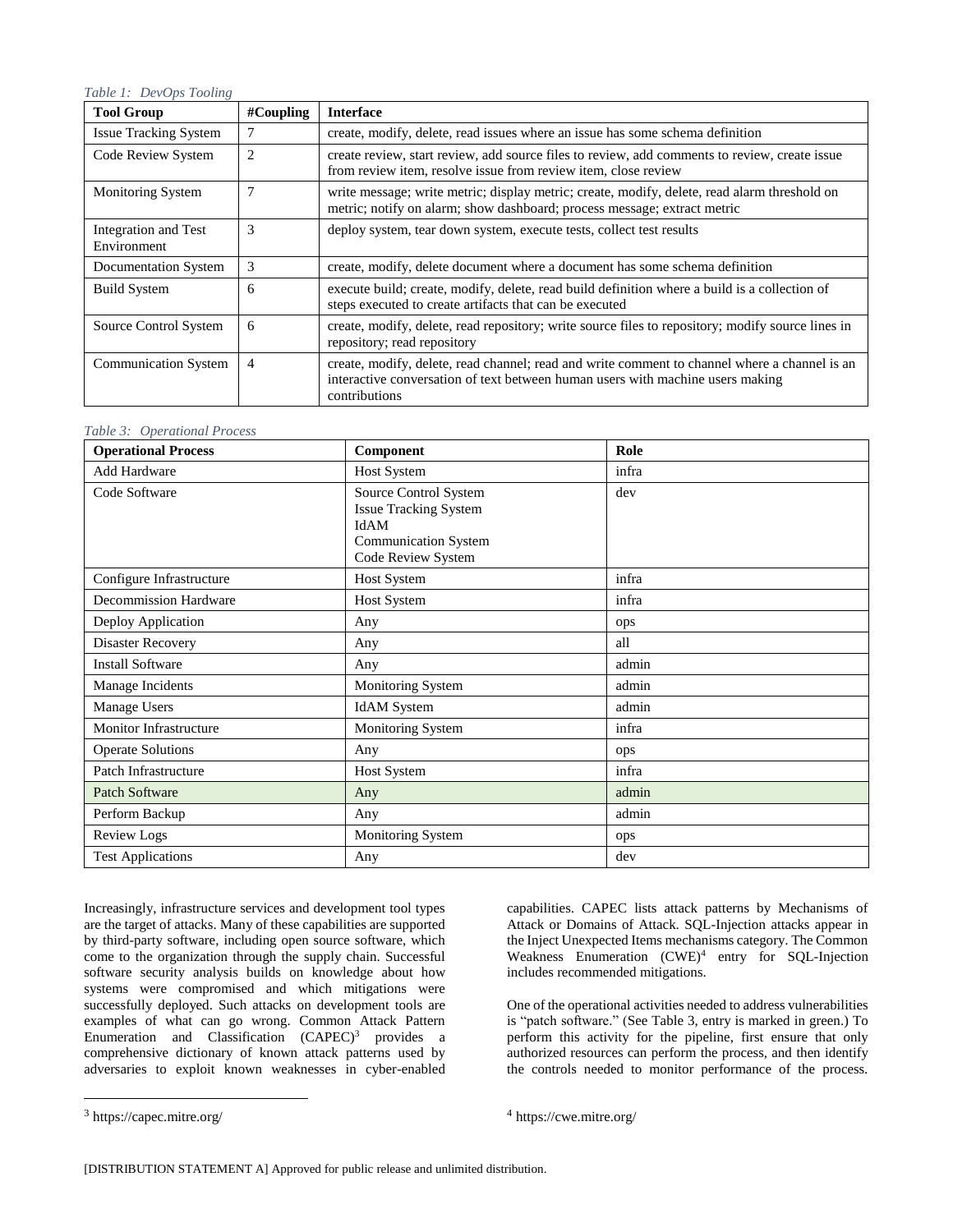Structure the actions that take place and who performs them. The remainder of this section is our initial attempt to assemble this information.

Patching software is viewed from the perspective of software being patched outside the software that the organization produces. Patching application software that is a product of the organization is presumed to follow the procedures and practices of the development team, and it is pushed through the normal DevSecOps cycle and put into production. The process described in this paper follows the patching of software development tools from a vendor that does not deliver updates via an automatic system and the patch itself contains a remediation for some vulnerability. In the scenario below, we consider the vendor to be an untrusted source.

- 1) **Determination**. The administrator determines from some mechanism that a development tool requires a security patch.
- 2) **Triage**. The administrator triages, categorizes, and prioritizes the update before deploying it in the organization.
- 3) **Acquisition**. The administrator acquires the patch from the vendor.
- 4) **Security**. The administrator determines the authenticity of the patch.
- 5) **Test Deployment**. The administrator deploys the patch to a test system and performs tests.
- 6) **Production Deployment**. The administrator deploys the patch to the production system.
- 7) **Monitoring**. Operations personnel monitor the status of the product system.

## **1. Determination**

*Methods*: Manual Checking, Subscription Notification

## *Input*: CVE Notification

*Output*: Vendor, CVE, Systems Affected, Change Management (NIST 800-171)

Determining if a patch is needed for software in a system can be done using a few different methods. The most basic approach is for operations personnel to regularly check a published database of vulnerabilities. Vulnerability publishing sources include a risk score and detailed information about the vulnerability that is useful to keep during triage. There might be other reasons for updating or patching software, such as to acquire new features or to satisfy version constraints on other software in the system. Vendors may also notify their customers of a vulnerability through other means, such as by sending email or listing it on their website. Once a vulnerability is identified, the information gathered is carried over into triaging the issue.

## **2. Triage**

*Methods*: Risk Assessment, Impact Assessment

*Input*: Vendor, CVE, Systems Affected, Security Policy, Change Management (NIST 800-171)

#### *Output*: Risk Matrix

Once an update is discovered that affects a system, it is triaged, categorized, and prioritized for being deployed in the organization. Through a risk assessment (as suggested in NIST

800-171), the course of action is determined, which can range from doing nothing to deploying the update immediately. Impact analysis determines the extent to which the vulnerability affects the system and how much work might be involved to update it. The output is a risk matrix that prioritizes the updates needed during operations work.

## **3. Acquisition**

*Methods*: Manual Acquisition

*Input*: Risk Matrix, Vendor, Security Policy, Change Management (NIST 800-171)

#### *Output*: Software Patch

Acquiring the software in this scenario most likely requires the administrator to download the update via the web, but other methods are possible. To mitigate the risk of downloading a patch from an untrusted source, actions to consider include using a secure connection, isolating the patch after downloading, or obtaining the patch on a network separate from the target environment. The actions determined in this step are a consequence of the organization's security policies and the risk assessment performed during triage.

#### **4. Security**

Methods: Malware Scan, Authenticity Check

Input: Security Policy, Patch, Scan Tool, Authenticity Check Tool, Change Management (NIST 800-171)

Output: Go/No-Go

A software patch may need additional scrutiny to check its authenticity and ensure it doesn't contain malware. Whether the patch came from a trusted or untrusted source, performing both of these checks helps prevent unwanted software from being injected into a system. Once these checks are performed and they succeed to a satisfactory level (and in this case, it would be all or nothing), then the outcome would be Go, and the next step (Test Deployment) can begin. If a check fails, then the action would be No-Go, and notifying the vendor might be warranted.

#### **5. Test Deployment**

*Methods*: Orchestration, Monitoring, Testing

*Input*: Patch, Deployment Mechanism, Test Criteria, Change Management (NIST 800-171)

*Output*: Go/No-Go, Installation Instructions, Change Management (NIST 800-171) Approval

This step involves installing the patch to a test system, where tests can be performed while the system is monitored for faults. This step requires a test system that duplicates the system being patched. In a cloud environment, this is more easily attained from a cloud service consumer perspective since the service side and the operational slide of the cloud are largely separated. The feasibility of a patch should be determined through repeatable, and appropriately rigorous, definition and procedure. Testing should ensure that the patch (1) installs correctly and without disruption of other co-located software (i.e., dependency version conflict) and (2) runs correctly once installed. Patches that fail tests or that cause compatibility issues elsewhere in the system should be rolled back from the test system. In these cases, the